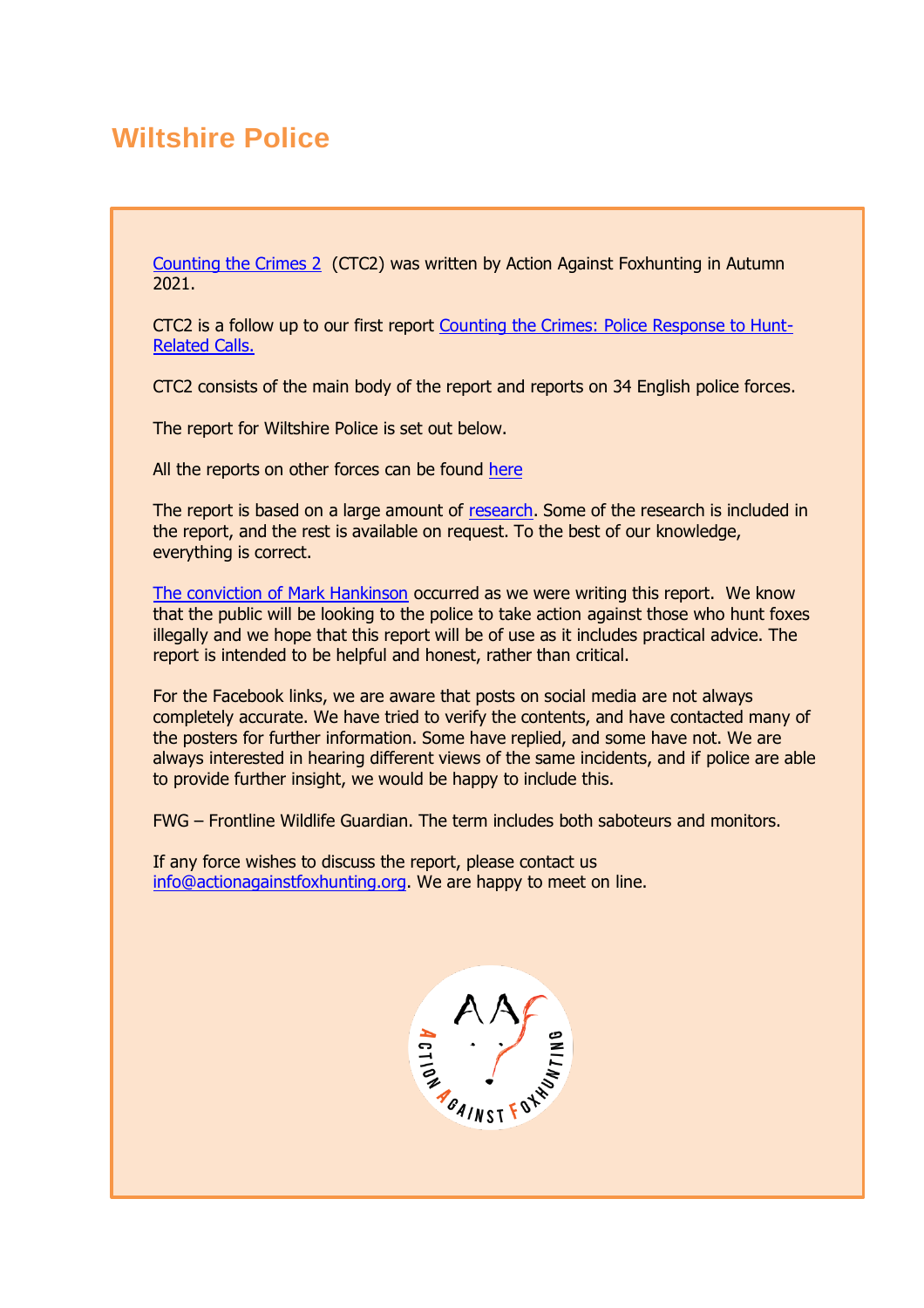#### **How did the force respond to CTC?**

- One email
	- ✓ **Exchange of emails**
- Meeting
- No response at all

#### **For Email response - was the response detailed?**

✓ Yes – No

#### **How do you rate the email response?**

Look at the content and the usefulness of the response.

|  | 1 2 3 | 4 5 |  |
|--|-------|-----|--|
|  |       |     |  |

## **Why have you given this rating?**

Standard response.

Were there follow up emails and did the force reply?

✓ Yes

– No

#### **How willing was this force to take on board what we said?**



#### **Why have you given this response?**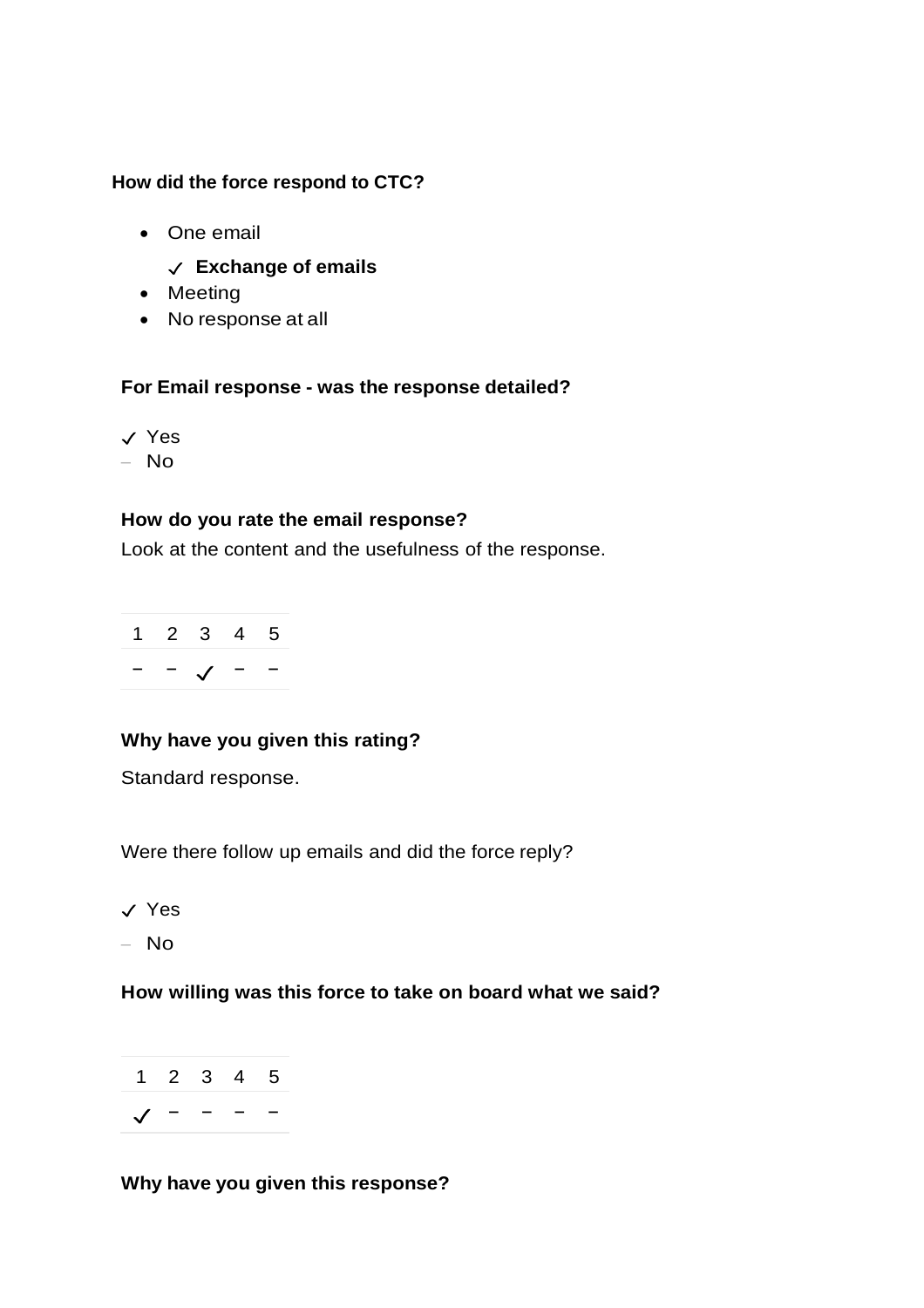Vague response. The force used "AAF are going to speak to the NPCC" and "We follow the NCPP guidelines" as a reason not to engage with us. They showed no interest in talking to us, despite a request.

## **Has this force taken any actual steps to improve their relationship with FWGs?**

- Yes
- ✓ No
- Other

#### **What steps have they taken?**

None that we are aware of. The PCC said ""the Rural Crime Team is working hard to engage, build and maintain relationships with both sides" but we have had no opportunity to find out what they mean by this and no evidence of it actually happening.

## **Does this force have an aide memoire or any guide to policing illegal hunting?**

- Yes
- ✓ No

#### **Why have you given this response?**

They said there may be one in the future, pointing out a new look rural crime team had been created in Sept 20, but none at the time ofour correspondence.

#### **How well trained are the police in this force?**



#### **Why have you given this response?**

They say they work with LACS "to help ensure that there is the best advice available to help support the prosecution of offences under the Hunting Act",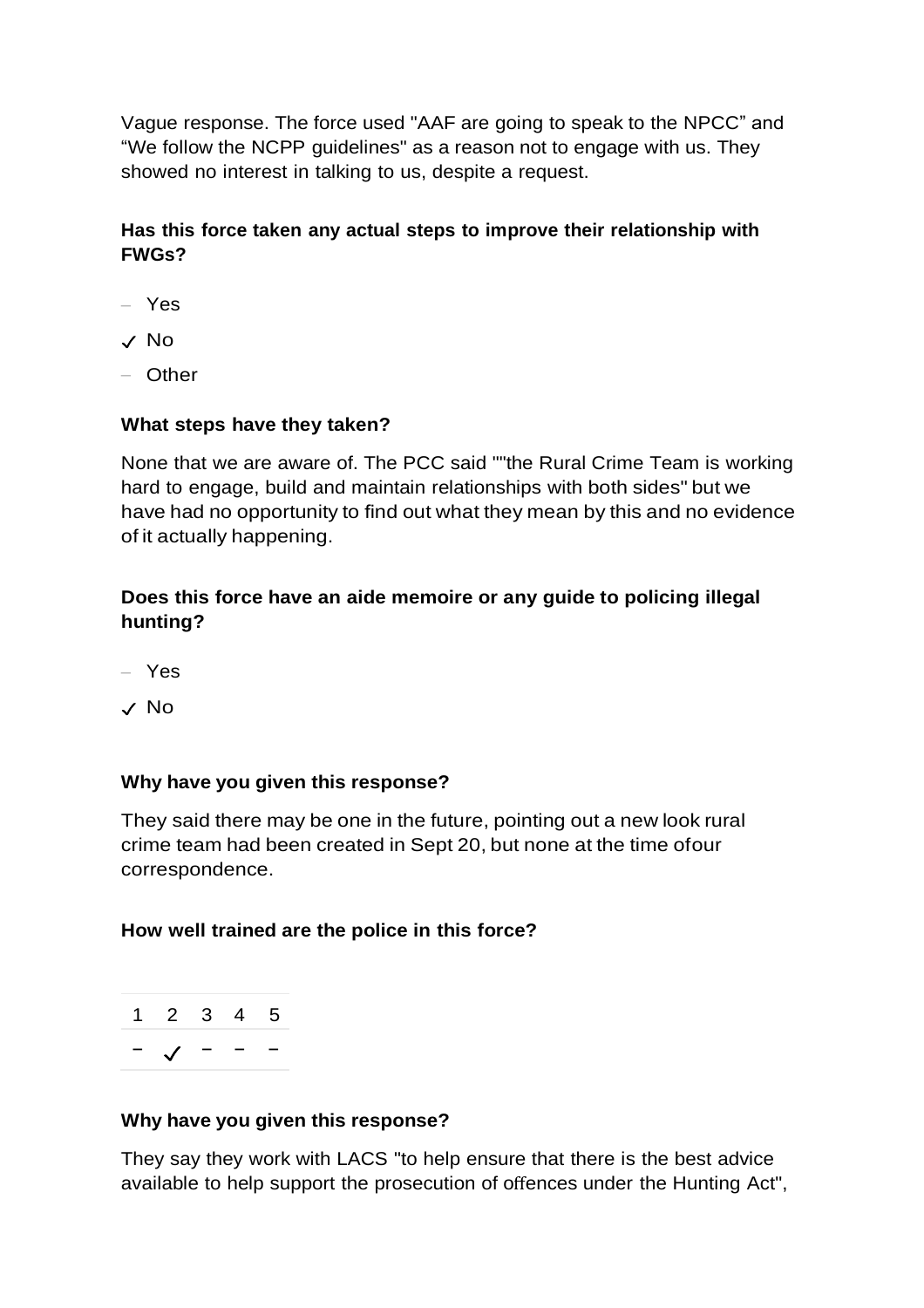but no mention of training being given in respect of helping officers to recognise giveaway signs of illegal hunting in the field.

Wiltshire Police say they have 35 WCOs in a small force of 1052. But they didn't know if they were still active.

### **How do you rate this force's behaviour in the field with regard to illegal foxhunting and incidents involvingFWGs?**

- Always appear biased
- ✓ Usually appear biased
- Sometimes appear biased
- Rarely appear biased
- Never appear biased

#### **Why have you given this response?**

We can only go on FWG hit reports as there has been no opportunity to discuss this with the police.

### **Looking at the response to our FOI asking about police systems and organisation with regard to foxhunting, how do you rate their ability to take action on illegal foxhunting?**



#### **Why have you given this rating?**

They have the potential to provide some great policing as they have a new improved rural crime team and 35 WCO but there is no mention of specific training in relation to illegal fox hunting situations in the field. There is also no mention of fox hunting/illegal hunting on their website. No particular department has responsibility for investigating illegal fox hunting allegations. Even after the webinarleak the PCC refers to fox hunting as a "debate" He said "the Rural Crime Team is working hard to engage, build and maintain relationships with both sides of the debate to best understand their views and concerns to avoid offending behaviour in the first place (sic)." There was no acknowledgement that illegal hunting even exists.

Despite the existence of a Rural Crime Team, hunting breaches are dealt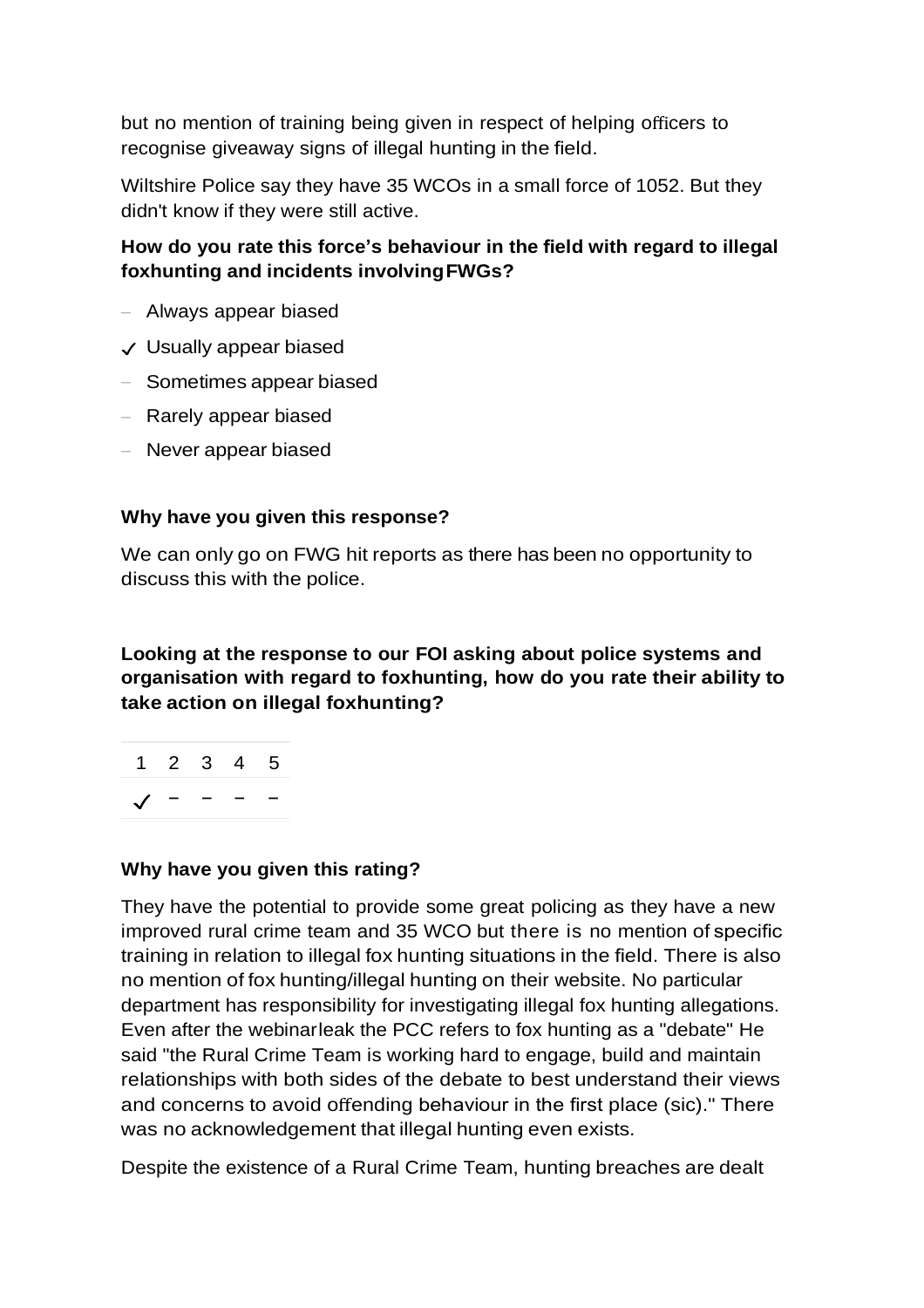with by the CPT. The CPT cannot possibly have the experience to be able to investigate thoroughly.

## **Do you think the force focuses too heavily on public order as opposed to dealing with illegal foxhunting?**

- ✓ Yes
- $-$  No
- Other

#### **Why have you given this response?**

Can only go on hit reports from FWGs as have had no opportunity to discuss this with them.

#### **Overall, how do you rate this force?**

**Take into account willingness to engage with AAF, willingness to engage with FWGs, actions in the field etc.**



#### **Any other comments?**

Vague, non-committal email in response to CTC. Vague, non-committal email in response to a Wiltshire resident's email to the PCC.

The overall impression is that Wiltshire isn't particularly interested in hunting breaches.

A recently retired police officer is actively involved in hunting. Given the Hankinson verdict, it seems probable that this officer is hunting illegally.

<https://www.facebook.com/bathhuntsabs/posts/4431144046938961>

However, the MDP on Salisbury Plain have readily engaged with AAF and are seeking to learn and improve. Wiltshire Police has close connections with the MDP police. This opportunity is also open to Wiltshire police. All they need to do is take us up on it.